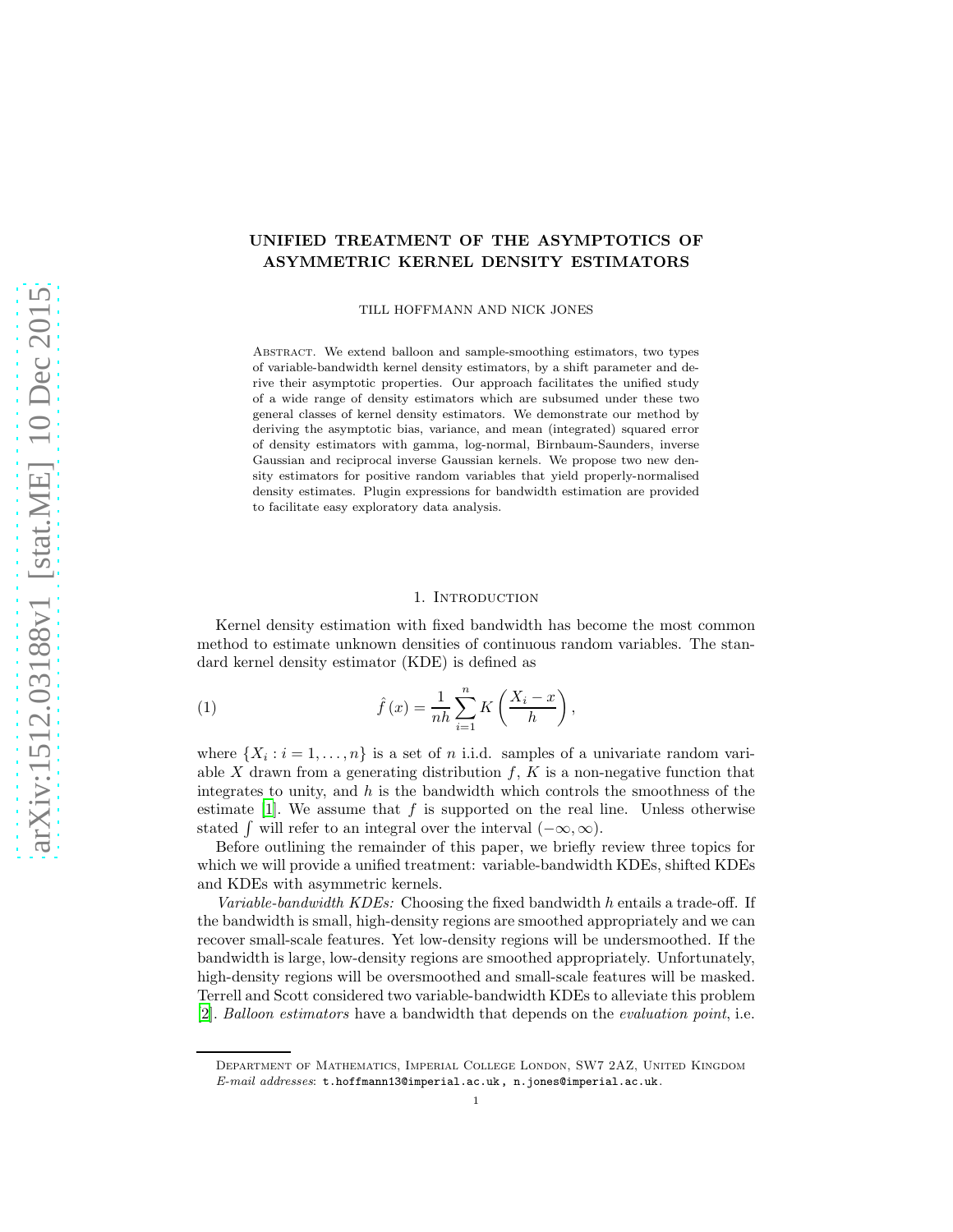the point, x, at which  $f(x)$  needs to be estimated,

<span id="page-1-2"></span>(2) 
$$
\hat{f}(x) = \frac{1}{nh(x)} \sum_{i=1}^{n} K\left(\frac{X_i - x}{h(x)}\right).
$$

By contrast, the bandwidth of *sample-smoothing estimators* depends on the sample associated with each kernel such that

<span id="page-1-0"></span>(3) 
$$
\hat{f}(x) = \frac{1}{n} \sum_{i=1}^{n} \frac{1}{h(X_i)} K\left(\frac{X_i - x}{h(X_i)}\right).
$$

The latter yield properly normalised density estimates, i.e.  $\int dx \hat{f}(x) = 1$ , because each term of the sum in Eq. [\(3\)](#page-1-0) integrates to unity. In general, balloon estimators are not proper densities themselves.

*Shifted KDEs:* Standard KDEs tend to overestimate densities in regions with few samples and underestimate densities in regions with many samples. Samiuddin and El-Sayyad proposed to shift samples slightly from low-density regions to highdensity regions to achieve lower bias [\[3\]](#page-14-2). Hall and Minnotte extended this approach to decrease the bias further using data sharpening estimators [\[4\]](#page-14-3). KDEs with variable bandwidth and shifted samples were considered by Jones et al. in the context of sample-smoothing estimators [\[5\]](#page-14-4).

*Asymmetric KDEs:* A literature on using asymmetric kernels for density estimation has developed in parallel: gamma [\[6](#page-14-5)], log-normal and Birnbaum-Saunders [\[7\]](#page-15-0), as well as inverse Gaussian and reciprocal inverse Gaussian [\[8\]](#page-15-1) eliminate bias on or near the boundary of a (semi-)bounded interval. Whenever a new kernel is being considered, its asymptotic properties have to be carefully derived.

In the following, we provide a more general treatment of shifted sample-smoothing estimators and introduce shifted balloon estimators, and develop a generic framework to obtain the asymptotic properties of a range of kernel density estimators. After discussing mathematical preliminaries in Section [2,](#page-1-1) we define shifted balloon and sample-smoothing estimators in Sections [3](#page-2-0) and [4,](#page-3-0) respectively. We derive the asymptotic bias, variance and mean (integrated) squared error for each class of estimators. In Section [5,](#page-4-0) we apply our results to density estimators with gamma, log-normal, Birnbaum-Saunders, inverse Gaussian and reciprocal inverse Gaussian kernels, derive plugin expressions for bandwidth selection, and propose two new density estimators for density estimation on the positive real line. We conclude in Section [6.](#page-10-0)

#### 2. Preliminaries

<span id="page-1-1"></span>The estimators in Eqs. [\(1\)](#page-0-0) to [\(3\)](#page-1-0) can all be expressed as general weight function estimators defined by

(4) 
$$
\hat{f}(x) = \frac{1}{n} \sum_{i=1}^{\infty} W(X_i, x),
$$

where  $W(y, x)$  is a non-negative function that peaks near  $x = y$ . Because the samples are i.i.d., the first moment of the estimator is

<span id="page-1-3"></span>(5) 
$$
\left\langle \hat{f}(x)\right\rangle = \left\langle W(X,x)\right\rangle,
$$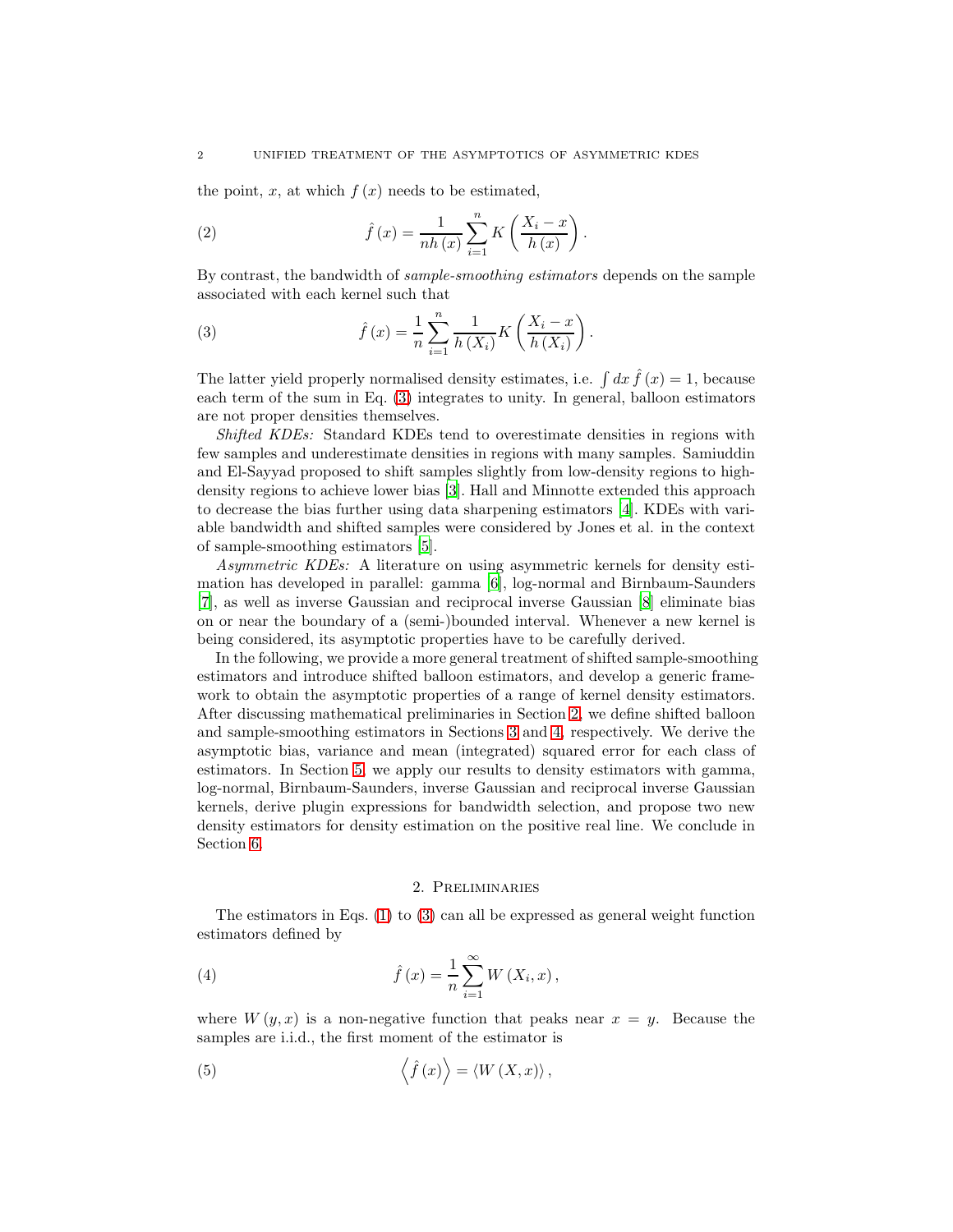where the expectation is with respect to the samples  $X$ . The second moment is

$$
\left\langle \hat{f}^2(x) \right\rangle = \frac{1}{n^2} \left\langle \sum_{i,j=1}^n W(X_i, x) W(X_j, x) \right\rangle
$$

$$
= \frac{1}{n} \left\langle W^2(X, x) \right\rangle + \frac{n-1}{n} \left\langle W(X, x) \right\rangle^2
$$

such that the variance becomes

<span id="page-2-4"></span>(6) 
$$
\operatorname{var} \hat{f}(x) = \left\langle \hat{f}^2(x) \right\rangle - \left\langle \hat{f}(x) \right\rangle^2
$$

$$
= \frac{1}{n} \left( \left\langle W^2(X, x) \right\rangle - \left\langle W(X, x) \right\rangle^2 \right).
$$

The canonical criterion for assessing the local quality of density estimates is the mean squared error (MSE) and is defined as

$$
\text{MSE}\hat{f}(x) = \left\langle \left( f(x) - \hat{f}(x) \right)^2 \right\rangle
$$

for a given evaluation point  $x$ . We rewrite the MSE in terms of squared bias and variance such that

<span id="page-2-1"></span>(7) 
$$
\text{MSE}\hat{f}(x) = \text{bias}^2 \hat{f}(x) + \text{var}\hat{f}(x),
$$

$$
\text{where } \text{bias}\hat{f}(x) = \left\langle \hat{f}(x) \right\rangle - f(x)
$$

$$
= \left\langle W(X, x) \right\rangle - f(x).
$$

The mean integrated squared error (MISE) is defined as

$$
MISE\hat{f} = \int dx MSE\hat{f}(x)
$$

and will be our criterion for the global quality of density estimates.

The balloon estimator in Eq. [\(2\)](#page-1-2), the sample-smoothing estimator in Eq. [\(3\)](#page-1-0), and the estimators we consider in the following two sections can be expressed in terms of a kernel. Following Terrell and Scott, we formalise the notion of a kernel in the following definition [\[2\]](#page-14-1).

<span id="page-2-3"></span>**Definition 1.** An order- $p$  kernel is a univariate, non-negative function  $K$  such that

(8)  
\n
$$
m_k \equiv \int dz K(z) z^k \qquad \kappa \equiv \int dz K^2(z)
$$
\n
$$
m_k = \begin{cases} 1 & \text{if } k = 0, p \\ 0 & \text{if } 0 < k < p \end{cases} \qquad 0 < \kappa < \infty,
$$

<span id="page-2-0"></span>where  $m_k$  is the  $k^{\text{th}}$  moment of the kernel.

## <span id="page-2-2"></span>3. Shifted balloon estimator

We now provide our modified version of the balloon estimator.

Definition 2. A shifted balloon estimator is a kernel density estimator whose bandwidth depends on the point  $x$  at which it is evaluated, i.e.

(9) 
$$
\hat{f}(x) = \frac{1}{n} \sum_{i=1}^{n} \frac{1}{h(x)} K\left(\frac{X_i - x - h^p(x) \,\delta(x)}{h(x)}\right),
$$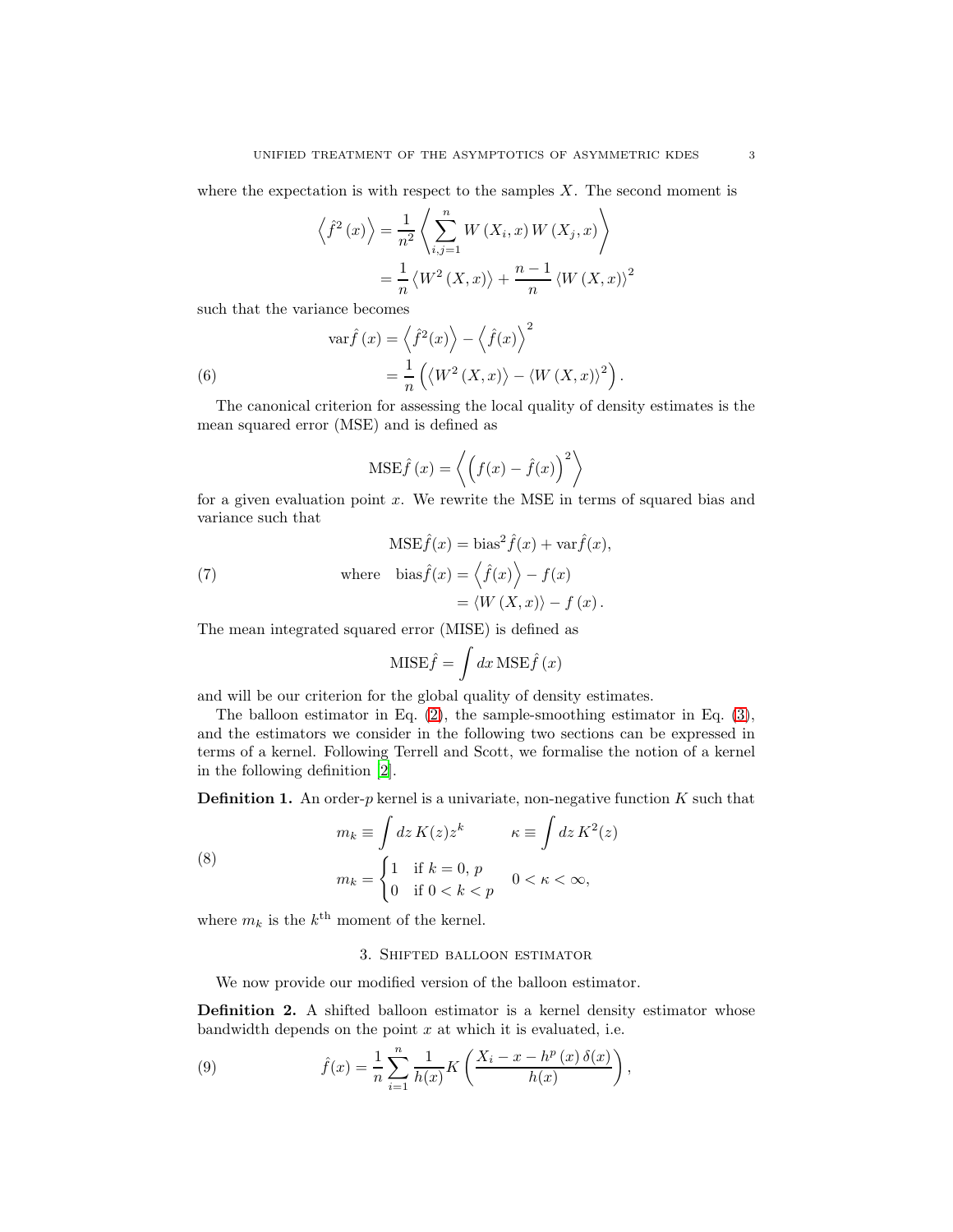where p is the order of the kernel K, and  $\delta(x)$  is a shift which remains bounded as  $n \to \infty$ , i.e.  $\lim_{n \to \infty} |\delta(x)| < \infty$ .

The kernel is thus shifted with respect to the sample by a small amount  $h^p(x) \delta(x)$ which depends on the evaluation point and vanishes as the bandwidth decreases. Shifted balloon estimators do not yield properly-normalised density estimates in general, similar to their unshifted counterparts.

We need to consider the bias and variance to evaluate the MSE in the limit of small bandwidth.

<span id="page-3-5"></span>Theorem 1. *The mean and variance of a shifted balloon estimator with order-*p *kernel are*

<span id="page-3-2"></span>(10) 
$$
\langle \hat{f}(x) \rangle = A_0(x) + A_p(x) + o(h^p(x))
$$

<span id="page-3-4"></span>(11) 
$$
and \quad \text{var}\hat{f}_h(x) = \frac{f(x)\kappa}{nh(x)} + o(n^{-1}h^{-1}(x)),
$$

<span id="page-3-1"></span>(12) 
$$
where \quad A_k(x) = h^k(x) \sum_{j=k}^{\infty} \frac{f^{(j)}(x)}{k! (j-k)!} [h^p(x) \delta(x)]^{j-k}
$$

and  $f^{(j)}(x)$  denotes the j<sup>th</sup> derivative of f evaluated at x. The factorial is defined *such that*  $0! \equiv 1$ *.* 

A proof is given in Appendix [A.](#page-10-1) Substituting Eqs. [\(12\)](#page-3-1) and [\(10\)](#page-3-2) into Eq. [\(7\)](#page-2-1) and dropping higher-order terms in  $h(x)$ , the bias is

<span id="page-3-3"></span>(13) 
$$
\text{bias} \hat{f}(x) = h^p(x) \, \delta(x) \, f'(x) + \frac{h^p(x)}{p!} f^{(p)}(x) + o(h^p(x)),
$$

which is the same as the expression derived by Terrell and Scott if we let  $\delta(x) = 0$ [\[2\]](#page-14-1). We thus see from Eq. [\(13\)](#page-3-3) that any dependence of the bias on the first derivative of the generating distribution is due to the shift between the kernel mean and the associated sample as Chen noted in the context of density estimators using gamma kernels  $[6]$ . Adding Eq.  $(11)$  and the square of Eq.  $(13)$  yields the MSE

$$
MSE\hat{f}(x) = \left[ h^{p}(x) \delta(x) f'(x) + \frac{h^{p}(x)}{p!} f^{(p)}(x) \right]^{2} + \frac{f(x) \kappa}{nh(x)} + o(n^{-1}h^{-1}(x) + h^{2p}(x)).
$$

### 4. Shifted sample-smoothing estimators

<span id="page-3-0"></span>In the following, we discuss our modified version of the sample-smoothing estimator.

Definition 3. A shifted sample-smoothing estimator is a kernel density estimator whose bandwidth depends on the samples  $X_i$ , i.e.

<span id="page-3-6"></span>(14) 
$$
\hat{f}(x) = \frac{1}{n} \sum_{i=1}^{n} \frac{1}{h(X_i)} K\left(\frac{X_i - x + h^p(X_i) \delta(X_i)}{h(X_i)}\right),
$$

where p is the order of the kernel K, and  $\delta(X_i)$  is a shift which remains bounded as  $n \to \infty$ , i.e.  $\lim_{n \to \infty} |\delta(X_i)| < \infty$ .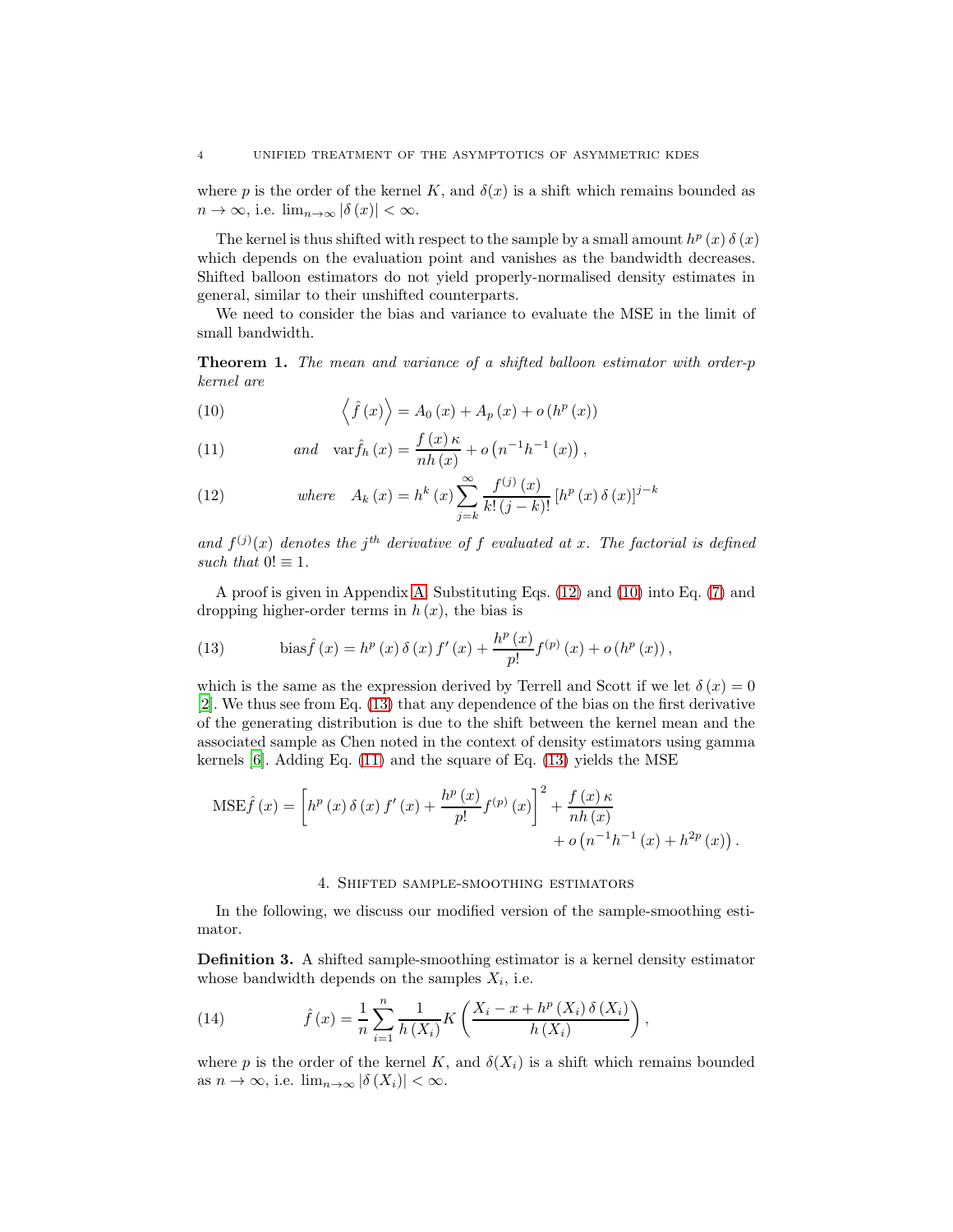Again, the kernel is shifted with respect to the sample by a small amount but the magnitude of the shift depends on the sample and not the evaluation point. Shifted sample-smoothing estimators are guaranteed to yield properly-normalised density estimates.

As in the previous section, we consider the mean and the variance assuming the bandwidth is small. See Appendix [A](#page-10-1) for a proof of the following theorem.

<span id="page-4-5"></span>Theorem 2. *If*

<span id="page-4-1"></span>(15) 
$$
z = \frac{y - x + h^p(y) \delta(y)}{h(y)}
$$

*is a monotonic function of* y *for all* x*, the mean and variance of a shifted samplesmoothing estimator with order-*p *kernel are*

<span id="page-4-4"></span>(16) 
$$
\left\langle \hat{f}(x) \right\rangle = B_0(x) + B_p(x) + o(h^p(x))
$$
  
(16) 
$$
and \quad \text{var}\hat{f}(x) = \frac{f(x)\kappa}{nh(x)} + o(n^{-1}h^{-1}(x)),
$$
  

$$
where \quad B_k = \sum_{j=k}^{\infty} \frac{1}{k!(j-k)!} \frac{d^j}{dx^j} \left( f(x) h^{k+p(j-k)}(x) \left( -\delta(x) \right)^{j-k} \right).
$$

The condition in Eq. [\(15\)](#page-4-1) is satisfied by most kernels although exceptions exist as we will see in the next section. Using the same argument as in the previous section and dropping higher-order terms in  $h(x)$ , we have

<span id="page-4-3"></span>(17) 
$$
\text{bias}\hat{f}(x) = -\frac{d}{dx}\left(f(x) h^p(x)\,\delta(x)\right) + \frac{1}{p!}\frac{d^p}{dx^p}\left(h^p(x)\,f(x)\right) + o\left(h^p(x)\right).
$$

The expressions agree with Terrell and Scott if we let  $\delta(x) = 0$  [\[2\]](#page-14-1). Jones et al. provide an alternative derivation for second-order kernels, i.e.  $p = 2$  [\[5\]](#page-14-4). The MSE is

$$
MSE\hat{f}(x) = \left[ -\frac{d}{dx} \left( f(x) h^{p}(x) \delta(x) \right) + \frac{1}{p!} \frac{d^{p}}{dx^{p}} \left( h^{p}(x) f(x) \right) \right]^{2} + \frac{\kappa f(x)}{nh(x)} + o(n^{-1}h^{-1}(x) + h^{2p}(x)).
$$

## 5. Application

<span id="page-4-0"></span>Having derived the asymptotic properties of shifted balloon and shifted samplesmoothing estimators allows us to obtain the asymptotic properties of a range of kernel density estimators easily. Before applying our method, we need to make a distinction that is immaterial for symmetric kernels. Recall the definition of the general weight function estimator which we repeat here for ease of reference:

(18) 
$$
\hat{f}(x) = \frac{1}{n} \sum_{i=1}^{n} W(X_i, x).
$$

There are two fundamentally different choices for the weight function.

**Definition 4.** A weight function  $W(y, x)$  is called *proper* if and only if

<span id="page-4-2"></span>
$$
\int dy W(y, x) = 1.
$$

It is called *improper* otherwise.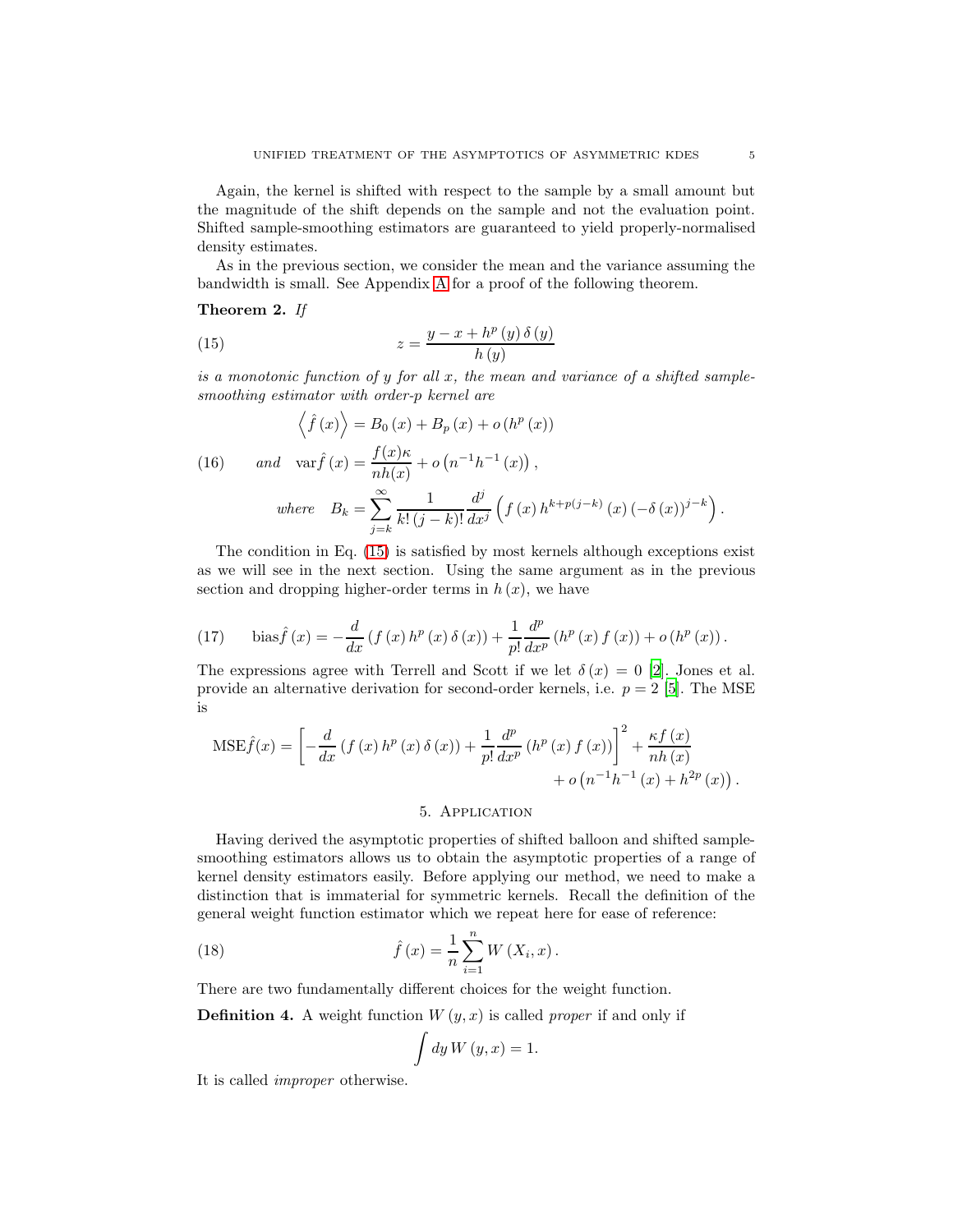Estimators with proper weight functions are guaranteed to be densities themselves because each term in Eq. [\(18\)](#page-4-2) integrates to unity. Sample-smoothing estimators belong to this class. Estimators with improper weight functions, such as balloon estimators, do not in general yield normalised densities. If the weight function is symmetric with respect to exchange of its argument, the distinction becomes immaterial. Standard kernels with fixed bandwidth as defined in Eq. [\(1\)](#page-0-0) are examples of symmetric weight functions if the kernel is an even function of its argument.

5.1. Density estimation using improper weight functions. Improper weight functions have recently become popular for estimating densities with (semi-)bounded support to avoid boundary bias. See Section 2.11 in [\[9\]](#page-15-2) for a detailed discussion of boundary bias. In particular, Brown and Chen used beta-distribution kernels for non-parametric regression on a finite interval [\[10\]](#page-15-3). Chen proposed the use of gamma-distribution kernels to estimate densities of positive random variables [\[6\]](#page-14-5), which spurred further research into positive density estimation using Birnbaum-Saunders and log-normal kernels [\[7\]](#page-15-0) as well as inverse Gaussian and reciprocal inverse Gaussian kernels [\[8\]](#page-15-1).

Intuitively, the contribution from any weight function becomes ever more sharply peaked as the bandwidth of the estimator decreases. Because the global properties become less important, we should be able to approximate general weight functions by simpler kernels that peak where the sample and evaluation point are close. We will see that the improper estimators in the literature are asymptotically equivalent to shifted balloon estimators as defined in Eq. [\(9\)](#page-2-2). This observation enables us to derive their asymptotic properties using the general results from Section [3](#page-2-0) instead of having to derive them independently. We consider the gamma-kernel density estimator proposed by Chen [\[6\]](#page-14-5) in detail and discuss other kernels in Section [5.3.](#page-9-0)

After reparametrisation, Chen's improper estimator is given by

$$
\hat{f}(x) = \sum_{i=1}^{n} G\left(X_i; 1 + \frac{x}{\sigma^2}, \sigma^2\right),
$$

where  $\sigma$  is a bandwidth parameter, and  $G(t; k, \theta) = \frac{\theta^{-k}}{\Gamma(k)}$  $\frac{\theta^{-\kappa}}{\Gamma(k)} x^{k-1} \exp\left(-\frac{t}{\theta}\right)$  denotes the probability density function of a gamma random variable  $t$  with shape parameter k and scale parameter  $\theta$ . If the bandwidth  $\sigma$  is small, the shape parameter of the gamma distribution is large and it can be approximated by a Gaussian with the same mean [\[11\]](#page-15-4), i.e.

$$
G\left(X_i; 1+\frac{x}{\sigma^2}, \sigma^2\right) \to \mathcal{N}\left(X_i; x+\sigma^2, \sigma^2\left(x+\sigma^2\right)\right).
$$

The approximation takes the form of a shifted balloon estimator with Gaussian kernel and

$$
h(x) = \sigma \sqrt{x + \sigma^2}
$$

$$
h^2(x)\,\delta(x) = \sigma^2.
$$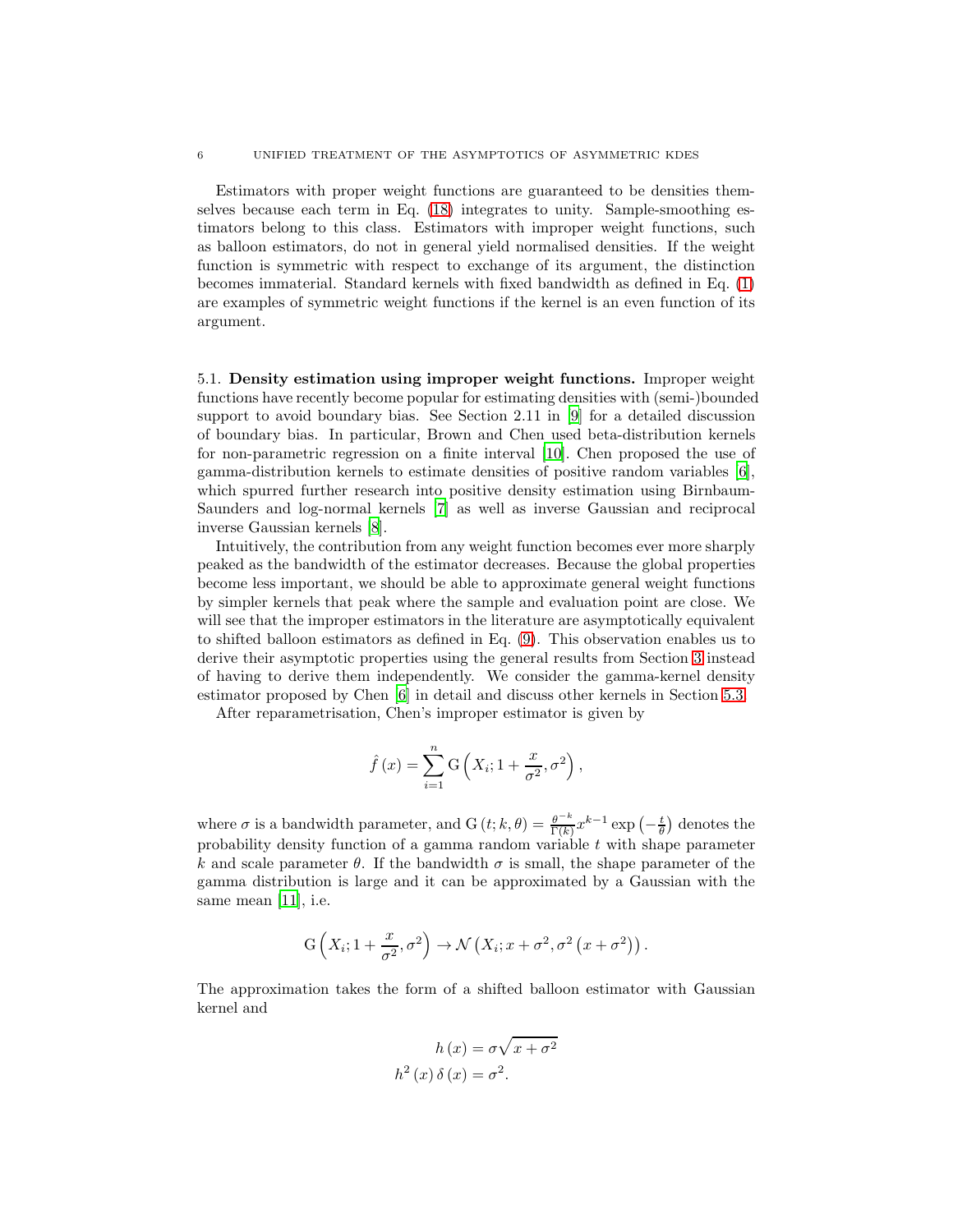Having represented Chen's improper estimator as a shifted balloon estimator, we can find the bias and variance using Eqs. [\(13\)](#page-3-3) and [\(11\)](#page-3-4):

bias 
$$
\hat{f}(x) = \sigma^2 f'(x) + \frac{\sigma^2 (x + \sigma^2)}{2} f''(x) + o(\sigma^2)
$$
  
\n
$$
= \sigma^2 \left( f'(x) + \frac{x}{2} f''(x) \right) + o(\sigma^2)
$$
\nand 
$$
\text{var} \hat{f}(x) = \frac{f(x)}{2n\sigma\sqrt{\pi (x + \sigma^2)}} + o(n^{-1}\sigma^{-1})
$$
\n
$$
= \frac{f(x)}{2n\sigma\sqrt{\pi x}} + o(n^{-1}\sigma^{-1}),
$$

where we have used that Gaussians are second-order kernels with  $\kappa = \frac{1}{2\sqrt{\pi}}$ . The expressions agree with the ones derived by Chen. The MSE is

$$
MSE\hat{f}(x) = \sigma^4 \left( f'(x) + \frac{x}{2} f''(x) \right)^2 + \frac{f(x)}{2n\sigma\sqrt{\pi x}} + o\left( \sigma^4 + n^{-1} \sigma^{-1} \right).
$$

Extending the work by Chen [\[6](#page-14-5)], we approximate  $f(x)$  by a reference distribution with known functional form which enables us to obtain a plugin expression for selecting the bandwidth. The parametric form of the reference distribution is largely a free choice; we assume that  $f(x)$  is approximately log-normal with logarithmic mean  $\mu$  and variance  $\Sigma^2$  for convenience. Integrating yields

<span id="page-6-1"></span>(19) 
$$
\text{MISE}\hat{f} = \sigma^4 \frac{\exp\left(\frac{9\Sigma^2}{4} - 3\mu\right)(12 + 20\Sigma^2 + 9\Sigma^4)}{128\sqrt{\pi}\Sigma^4} + \frac{\exp\left(\frac{\Sigma^2}{8} - \frac{\mu}{2}\right)}{2n\sigma\sqrt{\pi}}
$$

and setting the derivative of the MISE with respect to  $\sigma$  to zero gives the optimal scale parameter

<span id="page-6-0"></span>(20) 
$$
\sigma^* = \frac{2^{4/5} \Sigma \exp\left(\frac{\mu}{2} - \frac{17\Sigma^2}{40}\right)}{(12 + 20\Sigma^2 + 9\Sigma^4)^{1/5}} n^{-1/5}.
$$

The expression allows us to obtain a bandwidth by estimating  $\mu$  and  $\Sigma$  from the samples without the need for computationally-expensive cross-validation. Plugin bandwidth estimators are particularly useful for preliminary data exploration. An example density estimate is shown in Figure [1.](#page-7-0)

5.2. Density estimation using proper weight functions. Improper weight functions have the unappealing property that they do not yield properly normalised density estimates in general. Jeon and Kim proposed a density estimator using a proper gamma kernel to alleviate this problem [\[12](#page-15-5)]. After reparametrisation, their estimator is given by

(21) 
$$
\hat{f}(x) = \frac{1}{n} \sum_{i=1}^{\infty} G\left(x; 1 + \frac{X_i}{\sigma^2}, \sigma^2\right),
$$

i.e. the role of the evaluation point and the samples have been swapped. The kernel can be approximated by a normal distribution if the bandwidth is small and the estimator takes the form of a shifted sample-smoothing estimator

<span id="page-6-2"></span>
$$
G\left(x; 1+\frac{X_i}{\sigma^2}, \sigma^2\right) \to \mathcal{N}\left(x; X_i + \sigma^2, \sigma^2\left(X_i + \sigma^2\right)\right).
$$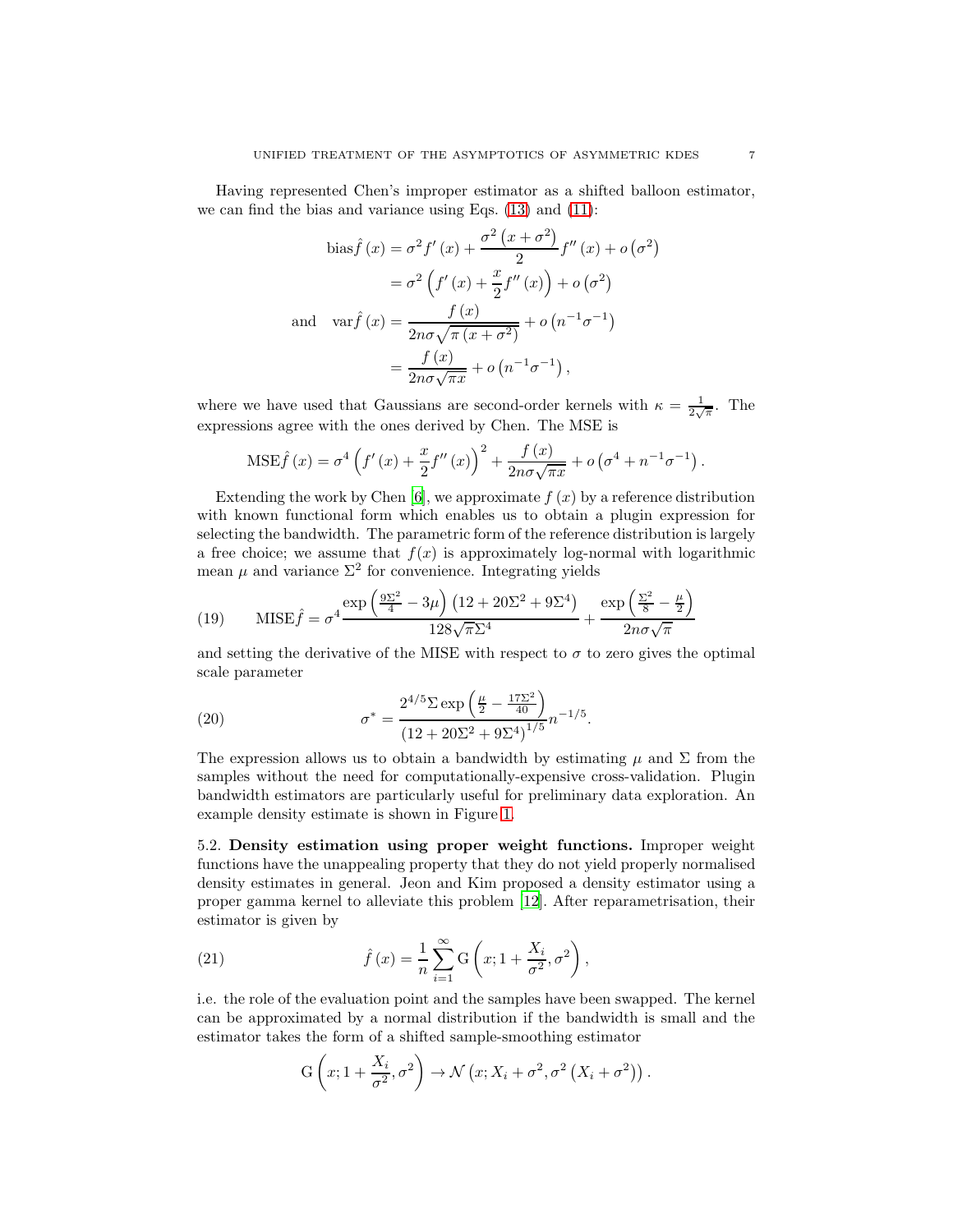

<span id="page-7-0"></span>FIGURE 1. Density estimate of  $n = 300$  samples drawn from a lognormal distribution with logarithmic mean  $\mu = 1$  and logarithmic variance  $\Sigma^2 = 1$  using an improper gamma estimator (solid black line) and a Gaussian approximation (dashed black line). The generating distribution is shown as a dotted black line and individual samples are shown as markers on the horizontal axis. The bandwidth for both estimators was obtained using the plugin expression in Eq. [\(20\)](#page-6-0) which minimises the MISE in Eq. [\(19\)](#page-6-1) as shown in Figure [2.](#page-8-0)

Using Eqs. [\(17\)](#page-4-3) and [\(16\)](#page-4-4), the bias and variance are

bias 
$$
\hat{f}(x) = -\sigma^2 f'(x) + \frac{1}{2} \frac{d^2}{dx^2} (\sigma^2 (x + \sigma^2) f(x)) + o(\sigma^2)
$$
  

$$
= \frac{\sigma^2 x}{2} f''(x) + o(\sigma^2)
$$
and  $\operatorname{var} \hat{f}(x) = \frac{f(x)}{2n\sigma\sqrt{\pi x}} + o(n^{-1}\sigma^{-1}).$ 

Jeon and Kim obtained an upper bound for the MSE of the estimator defined in Eq. [\(21\)](#page-6-2) but we can provide an explicit form:

$$
MSE\hat{f}(x) = \frac{\sigma^4}{4} [xf''(x)]^2 + \frac{f(x)}{2n\sigma\sqrt{\pi x}} + o(\sigma^4 + n^{-1}\sigma^{-1}).
$$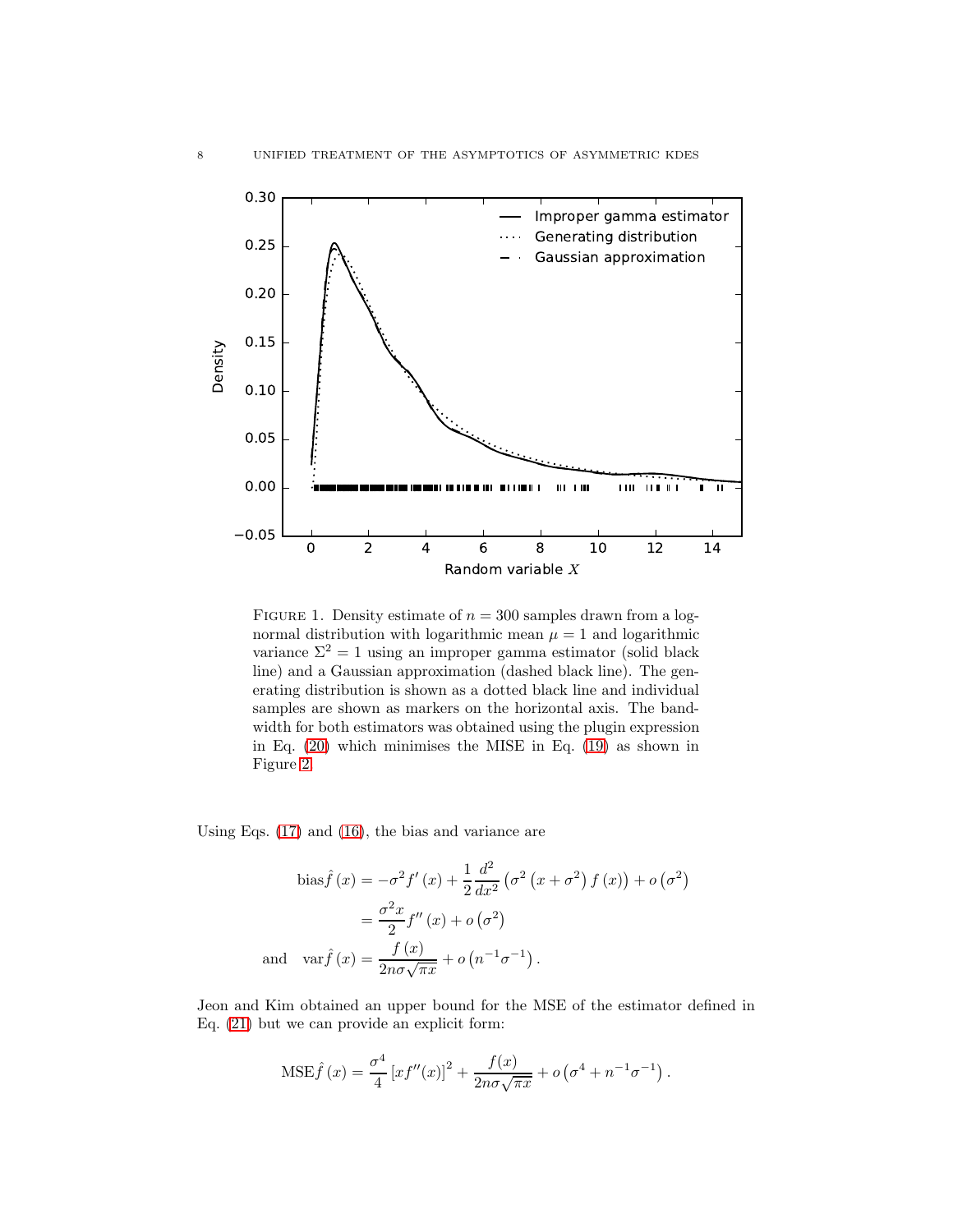

<span id="page-8-0"></span>FIGURE 2. MISE profiles as a function of bandwidth  $\sigma$  using a Gaussian approximation (solid line) and leave-one-out (LOO) cross-validation (dashed line). The shaded bands correspond to the 90% confidence interval from one thousand independent samples of size  $n = 300$  drawn from a log-normal distribution with  $\mu = \Sigma = 1$ . The offset between the two curves is arbitrary.

Employing the log-normal distribution as a reference distribution, and optimising the MISE with respect to  $\sigma$  yields the plugin expression

$$
\sigma^* = \frac{2^{4/5} \Sigma \exp\left(\frac{\mu}{2} - \frac{17\Sigma^2}{40}\right)}{(12 + 4\Sigma^2 + \Sigma^4)^{1/5}} n^{-1/5}.
$$

As discussed in Appendix [B,](#page-14-6) cross-validation is straightforward for Jeon and Kim's estimator. A comparison between the plugin expression and leave-one-out cross-validation is shown in Figure [2.](#page-8-0) The results are encouraging even for a modest sample size of  $n = 300$ . The MISE profile obtained from cross-validation is more variable because it depends on each individual sample whereas the asymptotic MISE profile only depends on the logarithmic mean and variance of the whole sample.

5.3. Application to estimators with other kernels. We use the methods developed above to derive the asymptotic properties of estimators with proper and improper weight functions. The gamma, log-normal (LN), Birnbaum-Saunders (BS), inverse Gaussian (IG) and reciprocal inverse Gaussian (RIG) distributions are listed in Table [1.](#page-9-1) To serve as a kernel, we parametrise the distributions in terms of the evaluation point x, associated sample y, and bandwidth parameter  $\sigma$ . In the limit  $\sigma \to 0$ , all kernels converge to a normal distribution [\[11\]](#page-15-4) with mean  $x + h^2(x) \delta(x)$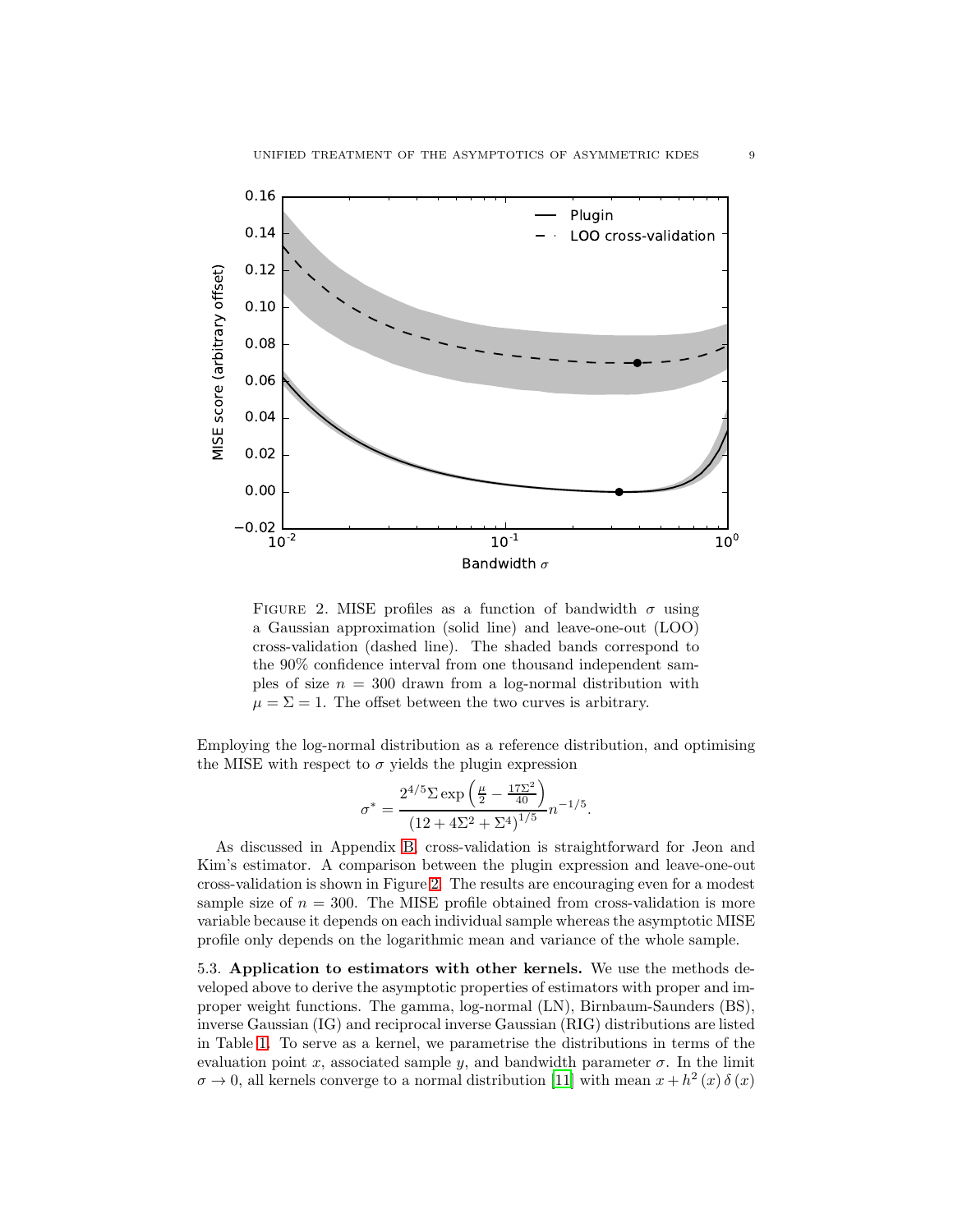Distribution

\n
$$
\frac{\text{G}(t; k, \theta) = \frac{\theta^{-k} t^{k-1}}{\Gamma(k)} \exp\left(-\frac{t}{\theta}\right)}{\text{LN}\left(t; \mu, \sigma^2\right) = \frac{1}{\sqrt{2\pi\sigma x}} \exp\left(-\frac{(\log t - \mu)^2}{2\sigma^2}\right)} \quad k\theta \quad k\theta^2 \quad \text{G}\left(y; \frac{x}{\sigma^2} + 1, \sigma^2\right) \quad \sigma^2 \quad \sigma\sqrt{x + \sigma^2}
$$
\n
$$
\text{LN}\left(t; \mu, \sigma^2\right) = \frac{1}{\sqrt{2\pi\sigma x}} \exp\left(-\frac{(\log t - \mu)^2}{2\sigma^2}\right) \quad e^{\mu + \frac{\sigma^2}{2}} \quad \langle t \rangle^2 \left(e^{\sigma^2} - 1\right) \quad \text{LN}\left(y; \log x, \sigma^2\right) \quad x \left(e^{\frac{\sigma^2}{2}} - 1\right) \quad x e^{\frac{\sigma^2}{2}} \sqrt{e^{\sigma^2} - 1}
$$
\n
$$
\text{BS}\left(t; \sigma, \lambda\right) = \frac{(1 + t\lambda)}{2\sigma\sqrt{2\pi\lambda t^3}} \exp\left(-\frac{(t\lambda - 1)^2}{2t\lambda \sigma^2}\right) \quad \frac{2 + \sigma^2}{2\lambda} \quad \frac{\sigma^2 (4 + 5\sigma^2)}{4\lambda^2} \quad \text{BS}\left(y; \sigma, x^{-1}\right) \quad \frac{x\sigma^2}{2} \quad x\sigma\sqrt{1 + 5\sigma^2/4}
$$
\n
$$
\text{IG}\left(t; \mu, \lambda\right) = \sqrt{\frac{\lambda}{2\pi t}} \exp\left(-\frac{\lambda(t - \mu)^2}{2t\mu^2}\right) \quad \mu \quad \frac{\mu^3}{\lambda} \quad \text{IG}\left(y; x, \sigma^{-2}\right) \quad 0 \quad \sigma x^{3/2}
$$
\n
$$
\text{RIG}\left(y; \frac{1}{x - \sigma^2}, \sigma^{-2}\right) \quad 0 \quad \sigma\sqrt{x + \sigma^2}
$$

<span id="page-9-1"></span>Table 1. List of probability distributions with their mean and variance. The fourth column shows the parametrisation used for improper weight functions, where  $x$  is the evaluation point and  $y$  is the associated sample. The parametrisation for proper weight functions can be obtained by swapping x and y. The fifth column lists the shift between the mean of the kernel and the sample. The effective bandwidth is shown in the last column.

|                  |                                          | Improper weight function                       |                                                                                                            | Proper weight function                                                                              |                                                                                                           |
|------------------|------------------------------------------|------------------------------------------------|------------------------------------------------------------------------------------------------------------|-----------------------------------------------------------------------------------------------------|-----------------------------------------------------------------------------------------------------------|
| Kernel with ref. | $n \times \text{var}_{\sigma}$           | $bias_{\sigma}$                                | $n^{1/5} \times \sigma*$                                                                                   | $bias_{\sigma}$                                                                                     | $n^{1/5} \times \sigma*$                                                                                  |
| G [6, 12]        | $\frac{f(x)}{2\sigma\sqrt{\pi x}}$       | $\sigma^2\left(f'(x)+\frac{xf''(x)}{2}\right)$ | $2^{4/5}\Sigma \exp\left(\frac{\mu}{2}-\frac{17\Sigma^2}{40}\right)$<br>$(12+20\Sigma^2+9\Sigma^4)^{1/5}$  | $\frac{\sigma^2}{2}xf''(x)$                                                                         | $2^{4/5}\Sigma \exp\left(\frac{\mu}{2}-\frac{17\Sigma^2}{40}\right)$<br>$(12+4\Sigma^2+\Sigma^4)^{1/5}$   |
| LN [7]           | $\frac{f(x)}{2\sqrt{\pi}\sigma x}$       | $\frac{\sigma^2 x}{2} (f'(x) + xf''(x)))$      | $2^{4/5}\Sigma$ exp $\frac{\Sigma^2}{20}$<br>$(12+4\Sigma^2+\Sigma^4)^{1/5}$                               | $\frac{\sigma^2}{2} \frac{d}{dx} \left( x \frac{d}{dx} \left( x f \left( x \right) \right) \right)$ | $\frac{2^{4/5}\Sigma \exp{\frac{\Sigma^2}{20}}}{(12+4\Sigma^2+\Sigma^4)^{1/5}}$                           |
| <b>BS</b> [7]    | same as log-normal                       |                                                |                                                                                                            |                                                                                                     |                                                                                                           |
| IG $[8]$         | $\frac{f(x)}{2\sqrt{\pi}\sigma x^{3/2}}$ | $\frac{\sigma^2}{2}x^3f''(x)$                  | $2^{4/5}\Sigma \exp\left(\frac{7\Sigma^2}{40}-\frac{\mu}{2}\right)$<br>$(12+68\Sigma^2+225\Sigma^4)^{1/5}$ | method not applicable                                                                               |                                                                                                           |
| RIG [8]          | $\frac{f(x)}{2\sigma\sqrt{\pi x}}$       | $\frac{\sigma^2}{2}xf''(x)$                    | $2^{4/5}\Sigma \exp\left(\frac{\mu}{2}-\frac{17\Sigma^2}{40}\right)$<br>$(12+4\Sigma^2+\Sigma^4)^{1/5}$    | $\sigma^2\left(f'(x)+\frac{xf''(x)}{2}\right)$                                                      | $2^{4/5}\Sigma \exp\left(\frac{\mu}{2}-\frac{17\Sigma^2}{40}\right)$<br>$(12+20\Sigma^2+9\Sigma^4)^{1/5}$ |

<span id="page-9-0"></span>TABLE 2. List of kernels with their asymptotic variance. The bias and optimal plugin bandwidth  $\sigma^*$  are shown separately for proper and improper estimators.

 $\Xi$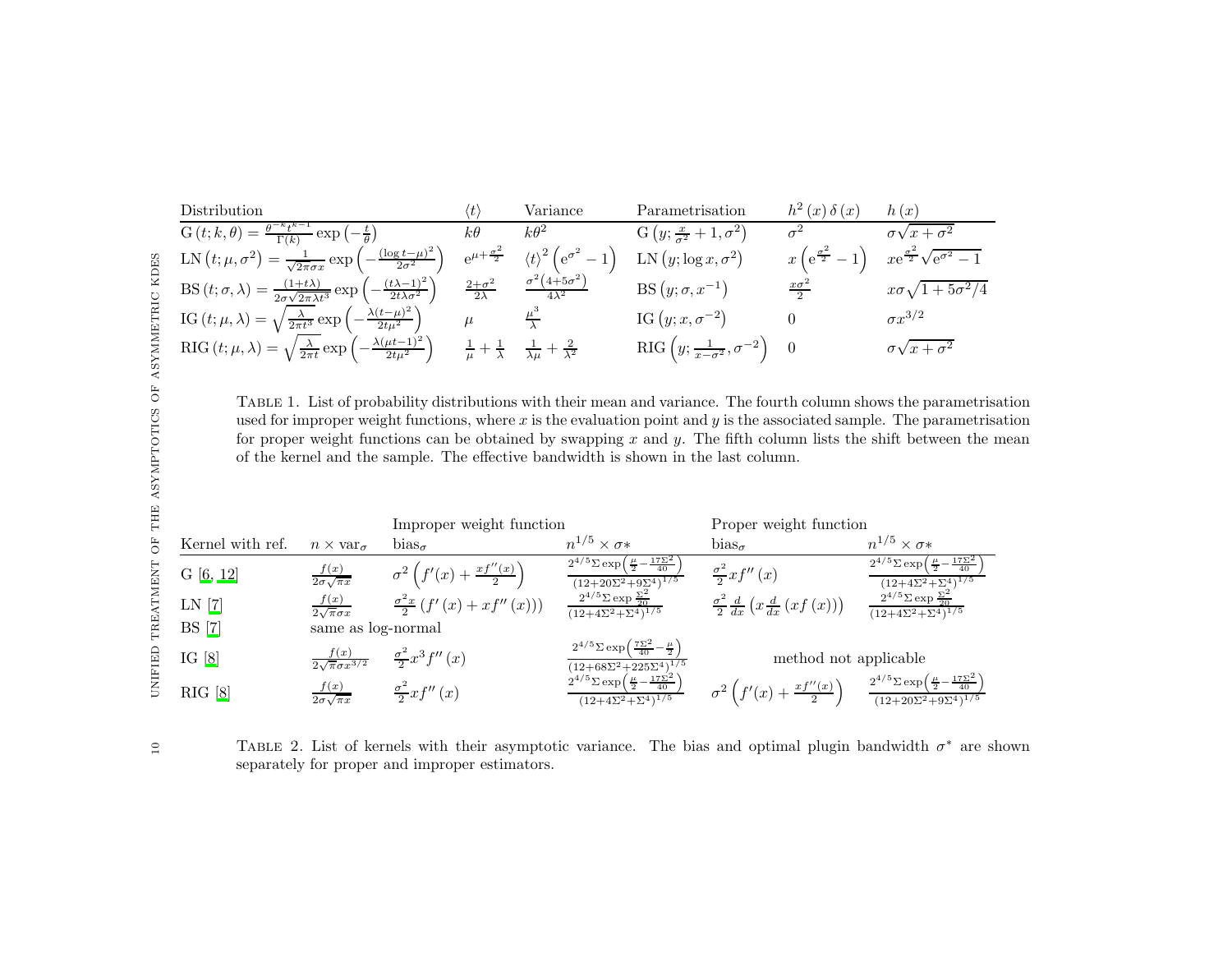and variance  $h^2(x)$  such that our method is applicable. The parametrisation for proper estimators can be obtained by exchanging the role of the evaluation point and the associated sample.

The asymptotic bias and variance for proper and improper estimators are listed in Table [2.](#page-9-0) The expressions for the asymptotics of improper estimators agree with the expressions in the original papers after reparametrisation. Because improper BS and LN estimators have a higher-order dependence on the evaluation point than the improper gamma estimator, they have smaller bias near the boundary which has been confirmed by simulations [\[7\]](#page-15-0). The same applies to the improper IG estimator because its bias is cubic in the evaluation point.

The proper estimators with LN, BS, and RIG kernels are new contributions although the LN kernel is equivalent to a log-transform of the samples followed by standard kernel density estimation using Gaussian kernels (see Section 2.11 in [\[1\]](#page-14-0)), which is widely used. The method we have developed is not applicable to proper estimators with RIG kernels because the assumption that  $z(y, x) = \frac{y - x}{\sigma y^{3/2}}$ is monotonic in y is violated. All estimators achieve the same  $n^{-4/5}$  convergence rate as Gaussian KDEs because their MISE is of the form  $\sigma^4 E + (\sigma n)^{-1} F$ , where E and F are numbers that do not depend on n or  $\sigma$ .

## 6. Discussion

<span id="page-10-0"></span>We have extended balloon and sample-smoothing estimators by a shift parameter and derived their asymptotic properties. Our approach facilitates the unified study of a wide range of density estimators which are subsumed under these two general classes of kernel density estimators. We have demonstrated our method by obtaining the asymptotics of estimators with improper gamma, log-normal, Birnbaum-Saunders, inverse Gaussian and reciprocal inverse Gaussian. Recently, an estimator with proper gamma kernel was proposed [\[12](#page-15-5)]; we have obtained the first explicit expression for its bias. We have proposed estimators with proper Birnbaum-Saunders and reciprocal inverse Gaussian kernels which have the distinct advantage of yielding normalised density estimates. Plugin expressions for bandwidth estimation are provided for both proper and improper estimators using the log-normal distribution as a reference distribution.

Given the plethora of density estimators, which ones should be used? If the generating density is expected to have a large gradients, the proper gamma estimator and the improper inverse Gaussian (IG) or reciprocal inverse Gaussian (RIG) estimators are suitable because their bias is independent of the first derivative. The improper log-normal, Birnbaum-Saunders, IG and RIG estimators as well as the proper gamma estimator have relatively low bias near the origin and are appropriate for samples that are clustered near zero. Estimators whose effective bandwidth has a higher-order dependence on the evaluation point should be used for heavily-skewed data to avoid spurious wiggles in the tails of the distribution. We believe that proper estimators are preferable because they are guaranteed to yield normalised densities.

<span id="page-10-1"></span>In future work, we would like to apply our approach to further kernels and conduct a full simulation study of the finite-sample properties of the estimators.

#### Appendix A. Proofs

<span id="page-10-2"></span>Lemma 1. *The integral*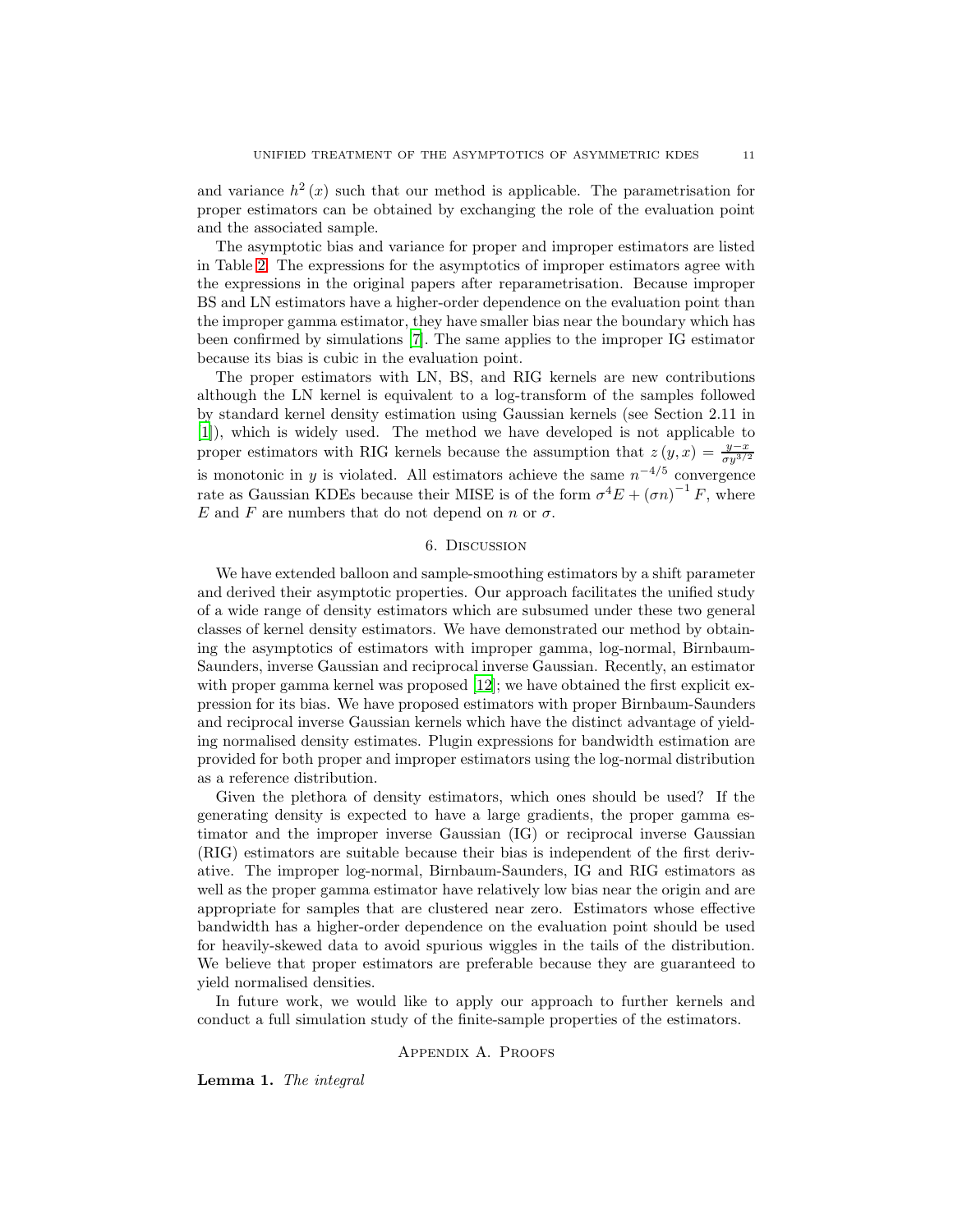$$
L = \int \frac{dy}{h(x)} \phi\left(\frac{y - x - h^{p}(x) \delta(x)}{h(x)}\right) \theta(y)
$$

*is given by*

$$
L = \sum_{k=0}^{\infty} A_k(x) \int dz \, \phi(z) \, z^k,
$$
  
where 
$$
A_k(x) = h^k(x) \sum_{j=k}^{\infty} \frac{\theta^{(j)}(x)}{k! (j-k)!} [h^p(x) \, \delta(x)]^{j-k}.
$$

*Proof.* We make the change of variables

$$
z = \frac{y - x - h^p(x) \delta(x)}{h(x)}
$$

such that, holding  $x$  constant,

$$
dz = \frac{dy}{h(x)}
$$
  
and 
$$
L = \int dz \, \phi(z) \, \theta(x + h^{p}(x) \, \delta(x) + zh(x)).
$$

Expanding  $\theta$  as a Taylor series about x yields

$$
L = \int dz \, \phi(z) \sum_{j=0}^{\infty} \frac{\theta^{(j)}(x)}{j!} \left( h^p(x) \, \delta(x) + z h(x) \right)^j.
$$

Using the binomial theorem and exchanging the order of summation gives

$$
L = \int dz \, \phi(z) \sum_{j=0}^{\infty} \frac{\theta^{(j)}(x)}{j!} \sum_{k=0}^{j} {j \choose k} z^{k} h^{k+p(j-k)}(x) \, \delta^{j-k}(x)
$$

$$
= \sum_{k=0}^{\infty} A_k(x) \int dz \, \phi(z) \, z^{k},
$$
where  $A_k(x) = h^k(x) \sum_{j=k}^{\infty} \frac{\theta^{(j)}(x)}{k! (j-k)!} [h^p(x) \, \delta(x)]^{j-k}.$ 

 $\Box$ 

*Proof of Theorem [1.](#page-3-5)* From Eqs. [\(5\)](#page-1-3) and [\(9\)](#page-2-2), the first moment of a shifted balloon estimator is

$$
\left\langle \hat{f}(x) \right\rangle = \int \frac{dy}{h(x)} K\left(\frac{y - x - h^{p}(x) \delta(x)}{h(x)}\right) f(y).
$$

Let  $\phi(z) = K(z)$  and  $\theta(y) = f(y)$ . Then by Lemma [1](#page-10-2)

<span id="page-11-0"></span>(22) 
$$
\left\langle \hat{f}(x) \right\rangle = \sum_{k=0}^{\infty} A_k(x) \int dz K(z) z^k,
$$
  
where 
$$
A_k(x) = h^k(x) \sum_{j=k}^{\infty} \frac{f^{(j)}(x)}{k! (j-k)!} [h^p(x) \delta(x)]^{j-k}.
$$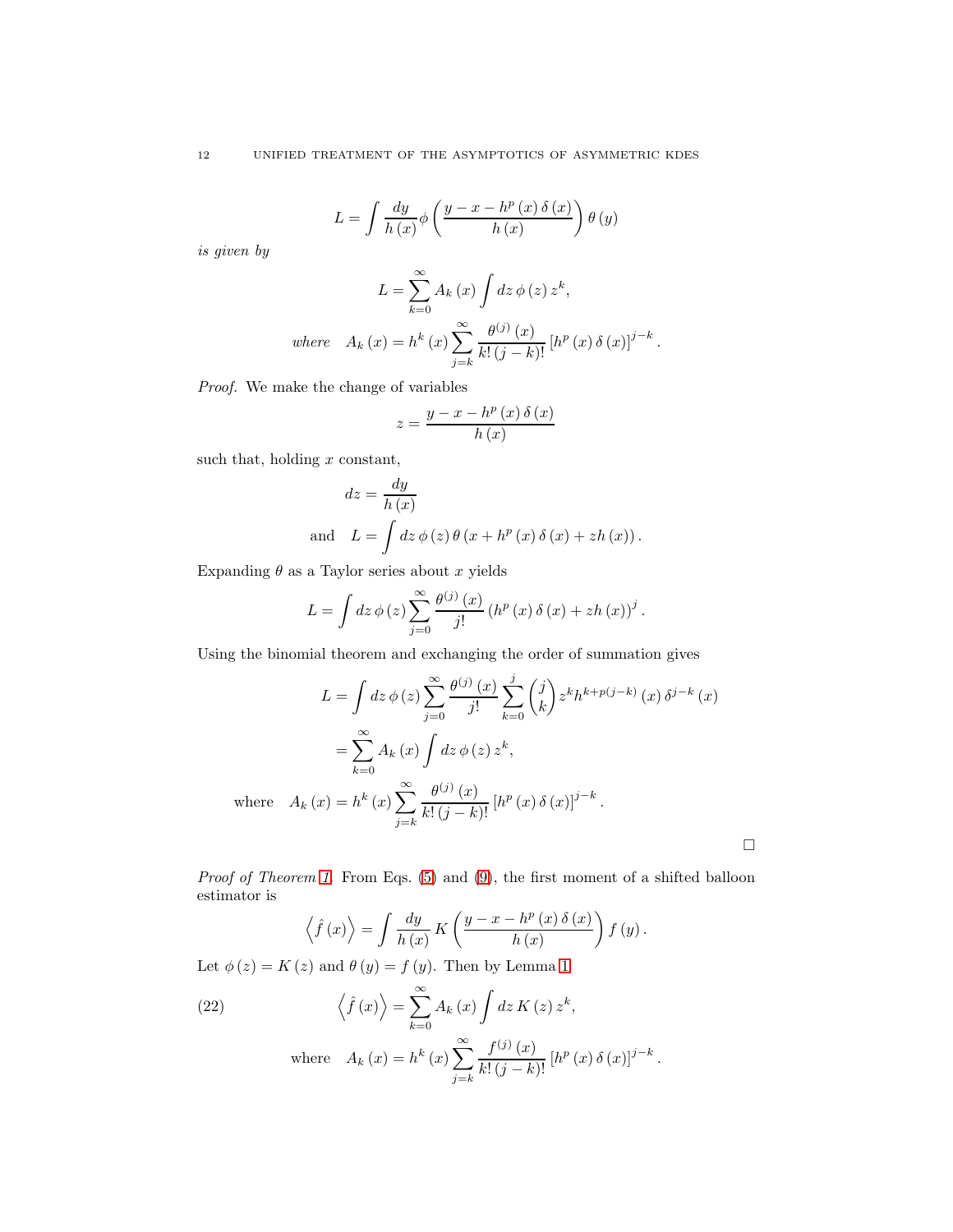Recall that by Definition [1,](#page-2-3) the integral in Eq. [\(22\)](#page-11-0) vanishes for  $0 < k < p$  and is equal to unity for  $k = 0$ , p such that

$$
\langle \hat{f}(x) \rangle = A_0(x) + A_p(x) + o(h^p(x)).
$$

According to Eqs. [\(6\)](#page-2-4) and [\(9\)](#page-2-2), the variance of a shifted balloon estimator is

<span id="page-12-0"></span>(23) 
$$
\operatorname{var} \hat{f}(x) = \frac{1}{n} \int \frac{dy}{h^2(x)} K^2 \left( \frac{y - x - h^p(x) \delta(x)}{h(x)} \right) f(y) - \frac{\left\langle \hat{f}(x) \right\rangle^2}{n}.
$$

We use Lemma [1](#page-10-2) with  $\phi(z) = K^2(z)$  and  $\theta(y) = f(y)/h(x)$  such that the variance becomes

$$
\operatorname{var}\hat{f}(x) = \frac{f(x)\kappa}{nh(x)} + o\left(n^{-1}h^{-1}(x)\right).
$$

The second term in Eq. [\(23\)](#page-12-0) is absorbed by  $o(n^{-1}h^{-1}(x))$  because of its zero-order dependence on  $h(x)$ .

<span id="page-12-4"></span>Lemma 2. *The integral*

$$
L = \int \frac{dy}{h(y)} \phi\left(\frac{y - x + h^p(y) \delta(y)}{h(y)}\right) \theta(y)
$$

*is given by*

$$
L = \sum_{k=0}^{\infty} B_k(x) \int dz \, \phi(z) \, z^k,
$$
  
where 
$$
B_k(x) = \sum_{j=k}^{\infty} \frac{1}{k! (j-k)!} \frac{d^j}{dx^j} \left( \theta(x) \, h^{k+p(j-k)} \left( x \right) (-\delta(x))^{j-k} \right)
$$

*if*

<span id="page-12-1"></span>(24) 
$$
z(y,x) = \frac{y - x + h^p(y) \delta(y)}{h(y)}
$$

*is a monotonic function of y for all* x *such that the inverse*  $y(z, x)$  *exists.* 

*Proof.* We make the change of variables in Eq. [\(24\)](#page-12-1) such that, holding x constant,

$$
dz = \left(\frac{\frac{d}{dy}(y - x + h^p(y)\,\delta(y))}{h(y)} - \frac{y - x + h^p(y)\,\delta(y)}{h(y)}\frac{h'(y)}{h(y)}\right)dy
$$

$$
= \frac{dy}{h(y)}\frac{d}{dy}(y - x + h^p(y)\,\delta(y) - zh(y))
$$
  
(25) and 
$$
L = \int dz\,\phi(z) \times \frac{\theta(y(z, x))}{\left[\frac{d}{dy}(y - x + h^p(y)\,\delta(y) - zh(y))\right]_{y=y(z, x)}}.
$$

<span id="page-12-2"></span>For fixed  $z$ , we express the fraction in the integrand of Eq.  $(25)$  as the contour integral

<span id="page-12-3"></span>(26) 
$$
\ell = \frac{1}{2\pi i} \oint_{\gamma} d\tau \, \frac{\theta(\tau)}{\tau - x + h^p(\tau) \, \delta(\tau) - z h(\tau)},
$$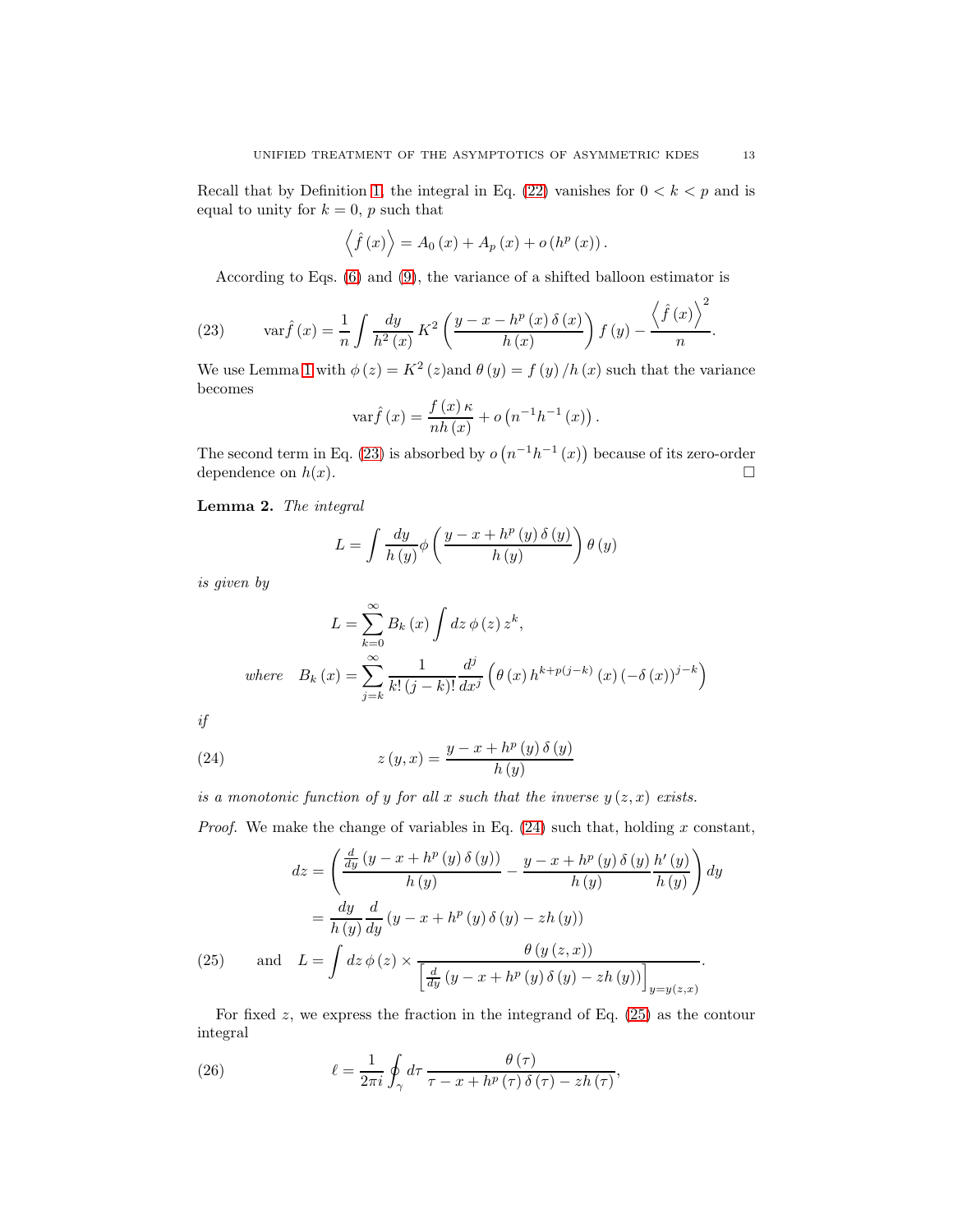where  $\tau$  is an integration variable. The contour  $\gamma$  encloses the points defined by  $\tau = y(z, x)$  and  $\tau = x$ . The simple pole at  $\tau = y(z, x)$  has residue (see Theorem 8.15 in [\[13](#page-15-9)])  $\theta$  (y (z, x))

$$
\frac{\theta (y(z, x))}{\left[\frac{d}{dy} (y - x + h^p(y) \delta (y) - zh(y))\right]_{y=y(z, x)}}
$$

such that the contour integral in Eq. [\(26\)](#page-12-3) is indeed equal to the second term in Eq. [\(25\)](#page-12-2) by Cauchy's residue theorem.

Expanding  $\ell$  as a power series about  $\tau = x$  yields

$$
\ell = \frac{1}{2\pi i} \oint_{\gamma} d\tau \, \frac{\theta(y)}{\tau - x} \sum_{j=0}^{\infty} \left( \frac{zh(\tau) - h^p(x) \, \delta(\tau)}{\tau - x} \right)^j
$$

$$
= \frac{1}{2\pi i} \oint_{\gamma} d\tau \, \theta(y) \sum_{j=0}^{\infty} \sum_{k=0}^j \binom{j}{k} \frac{z^k h^{k+p(j-k)}(\tau) \, (-\delta(\tau))^{j-k}}{(\tau - x)^{j+1}}.
$$

The second equality follows by the binomial theorem. The  $j<sup>th</sup>$  term gives rise to a pole of order  $j + 1$  at  $\tau = x$  with residue (see Theorem 8.17 in [\[13\]](#page-15-9))

$$
R_{j} = \sum_{k=0}^{j} \frac{z^{k}}{k! (j-k)!} \frac{d^{j}}{dx^{j}} \left(\theta(x) h^{k+p(j-k)}(x) (-\delta(x))^{j-k}\right)
$$

such that  $\ell = \sum_{j=0}^{\infty} R_j$ . Substituting back into Eq. [\(25\)](#page-12-2) and exchanging the order of summation yields

$$
L = \int dz \, \phi(z) \sum_{j=0}^{\infty} \sum_{k=0}^{j} \frac{z^{k}}{k! (j-k)!} \frac{d^{j}}{dx^{j}} \left(\theta(x) h^{k+p(j-k)} (x) \left(-\delta(x)\right)^{j-k}\right)
$$
  
= 
$$
\sum_{k=0}^{\infty} B_{k}(x) \int dz \, \phi(z) z^{k}
$$
  

$$
B_{k}(x) = \sum_{j=k}^{\infty} \frac{1}{k! (j-k)!} \frac{d^{j}}{dx^{j}} \left(\theta(x) h^{k+p(j-k)} (x) \left(-\delta(x)\right)^{j-k}\right).
$$

*Proof of Theorem [2.](#page-4-5)* From Eqs. [\(5\)](#page-1-3) and [\(14\)](#page-3-6), the first moment of a shifted samplesmoothing estimator is

$$
\left\langle \hat{f}(x)\right\rangle = \int \frac{dy}{h(y)} K\left(\frac{y-x+h^p\left(y\right)\delta\left(y\right)}{h\left(y\right)}\right) f\left(y\right).
$$

Let  $\phi(z) = K(z)$  and  $\theta(y) = f(y)$ . Then by Lemma [2](#page-12-4)

<span id="page-13-0"></span>(27) 
$$
\left\langle \hat{f}(x) \right\rangle = \sum_{k=0}^{\infty} B_k(x) \int dz K(z) z^k,
$$
  
where 
$$
B_k(x) = \sum_{j=k}^{\infty} \frac{1}{k! (j-k)!} \frac{d^j}{dx^j} \left( f(x) h^{k+p(j-k)} (x) \left( -\delta (x) \right)^{j-k} \right)
$$

Recall that by Definition [1,](#page-2-3) the integral in Eq. [\(27\)](#page-13-0) vanishes for  $0 < k < p$  and is equal to unity for  $k = 0$ , p such that

.

$$
\langle \hat{f}(x) \rangle = B_0(x) + B_p(x) + o(h^p(x)).
$$

where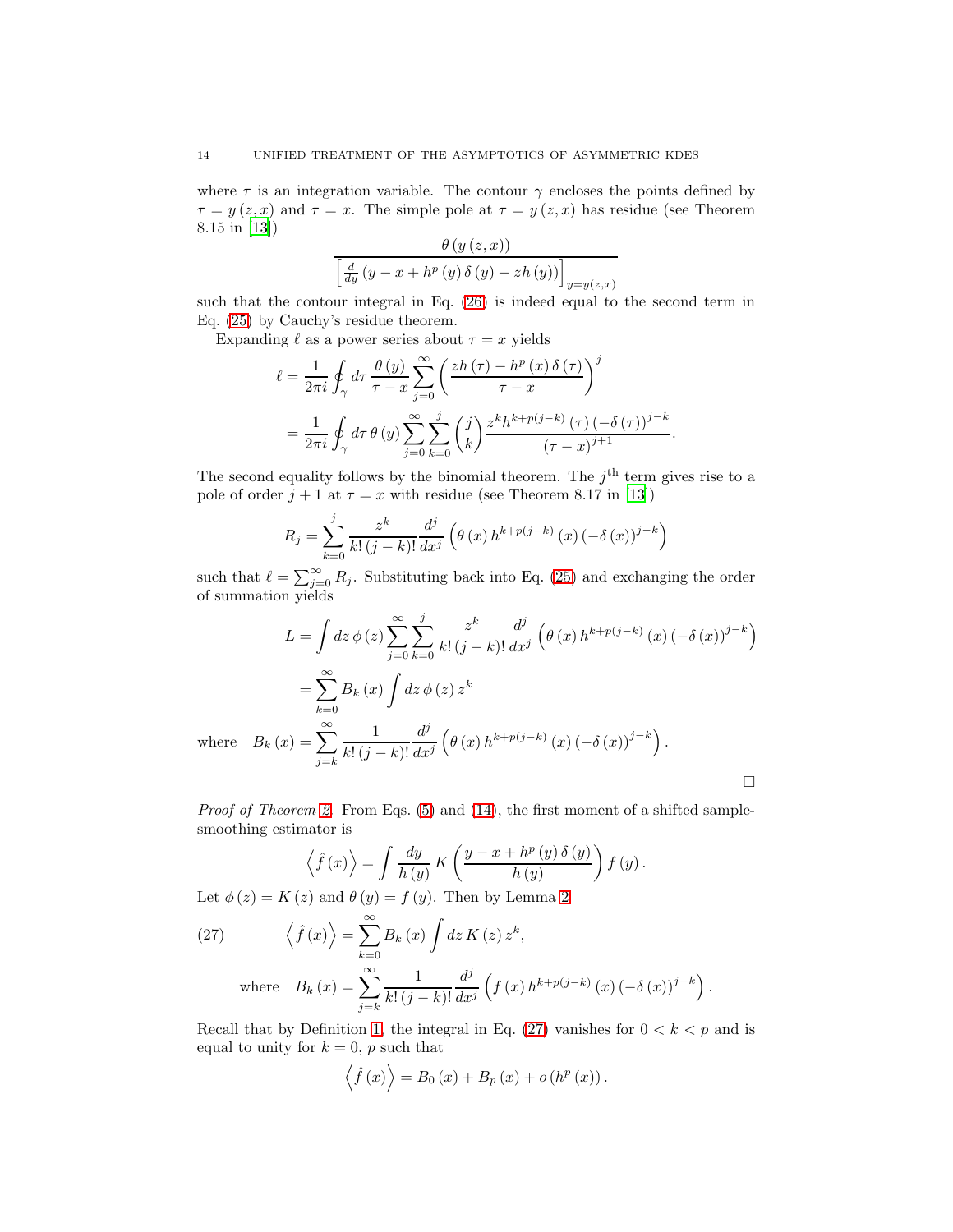#### REFERENCES 15

According to Eqs. [\(6\)](#page-2-4) and [\(14\)](#page-3-6), the variance of a shifted sample-smoothing estimator is

<span id="page-14-8"></span>(28) 
$$
\operatorname{var} \hat{f}(x) = \frac{1}{n} \int \frac{dy}{h^2(y)} K^2 \left( \frac{y - x + h^p(y) \,\delta(y)}{h(y)} \right) f(y) - \frac{\left\langle \hat{f}(x) \right\rangle^2}{n}.
$$

We use Lemma [1](#page-10-2) with  $\phi(z) = K^2(z)$  and  $\theta(y) = f(y)/h(y)$  such that the variance becomes

$$
\operatorname{var}\hat{f}(x) = \frac{f(x)\kappa}{nh(x)} + o(n^{-1}h^{-1}(x)).
$$

<span id="page-14-6"></span>The second term in Eq. [\(28\)](#page-14-8) is absorbed by  $o(n^{-1}h^{-1}(x))$  because of its zero-order dependence on  $h(x)$ .

<span id="page-14-9"></span>Appendix B. Cross-validation

The quantity

(29) 
$$
M = \int dx \,\hat{f}^2(x) - \frac{2}{n} \sum_{i=1}^n \hat{f}_i(X_i)
$$

is an unbiased estimator of the MISE of the density estimator  $\hat{f}(x)$ , where  $\hat{f}_i(X_i)$ is the density estimated from all samples except  $X_i$  evaluated at  $X_i$ . Details can be found in Section 3.4.3 of [\[1\]](#page-14-0). The second term in Eq. [\(29\)](#page-14-9) is straightforward to evaluate whereas the first requires integration of the density estimate over the whole domain. Fortunately, the integral is tractable for the proper gamma estimator in Eq. [\(21\)](#page-6-2):

$$
\int dx \,\hat{f}(x) = \frac{1}{n^2} \sum_{i,j=1}^n \int dx \,G\left(x; 1 + \frac{X_i}{\sigma^2}, \sigma^2\right) G\left(x; 1 + \frac{X_j}{\sigma^2}, \sigma^2\right)
$$

$$
= \frac{1}{n^2} \sum_{i,j=1}^n \frac{\Gamma\left(1 + \frac{X_i + X_j}{\sigma^2}\right) 2^{-1 - \frac{X_i + X_j}{\sigma^2}}}{\Gamma\left(1 + X_i/\sigma^2\right) \Gamma\left(1 + X_j/\sigma^2\right)}.
$$

## <span id="page-14-7"></span>**REFERENCES**

- <span id="page-14-0"></span>[1] B. W. Silverman. *Density Estimation for Statistics and Data Analysis*. Chapman and Hall, 1986.
- <span id="page-14-1"></span>[2] G. R. Terrell and D. W. Scott. "Variable Kernel Density Estimation". In: *Ann. Statist.* 20.3 (Sept. 1992), pp. 1236–1265. doi: [10.1214/aos/1176348768](http://dx.doi.org/10.1214/aos/1176348768).
- <span id="page-14-2"></span>[3] M. Samuiddin and G. M. El-Sayyad. "On nonparametric kernel density estimates". In: *Biometrika* 77.4 (1990), pp. 865–874. DOI: [10.1093/biomet/77.4.865](http://dx.doi.org/10.1093/biomet/77.4.865).
- <span id="page-14-3"></span>[4] P. Hall and M. C. Minnotte. "High order data sharpening for density estimation". In: *Journal of the Royal Statistical Society B* 64.1 (2002), pp. 141–157. DOI: [10.1111/1467-9868.00329](http://dx.doi.org/10.1111/1467-9868.00329).
- <span id="page-14-4"></span>[5] M. Jones, I. McKay, and T.-C. Hu. "Variable location and scale kernel density estimation". In: *Annals of the Institute of Statistical Mathematics* 46.3 (1994), pp. 521–535. doi: [10.1007/BF00773515](http://dx.doi.org/10.1007/BF00773515).
- <span id="page-14-5"></span>[6] S. X. Chen. "Probability Density Function Estimation Using Gamma Kernels". In: *Annals of the Institute of Statistical Mathematics* 52.3 (2000), pp. 471-480. doi: [10.1023/A:1004165218295](http://dx.doi.org/10.1023/A:1004165218295).